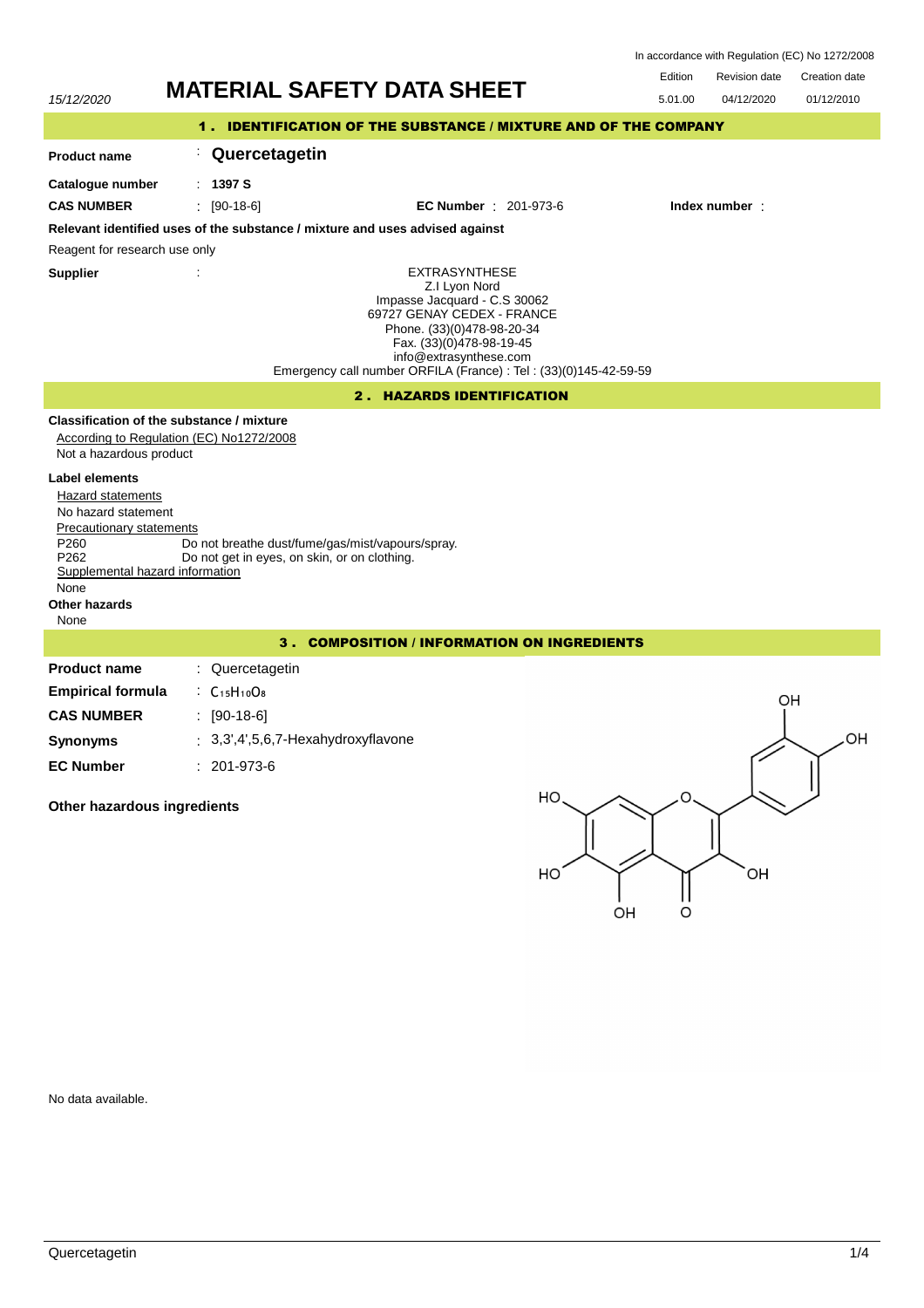#### 4 . FIRST AID MEASURES

# **Inhalation**

In case of inhalation, move the victim to fresh air. If breathing is difficult, put the victim on oxygen. If breathing stops, carry out artificial respiration.

# **In case of skin contact**

Wash thoroughly with water and soap.

### **In case of eye contact**

Rinse well with plenty of water for at least 15 minutes.

#### **Ingestion**

Do not make an unconscious person vomit or swallow anything. Rinse the mouth thoroughly with water.

5 . FIRE-FIGHTING MEASURES

# **Extinguishing media**

Carbon dioxide, dry powder.

### **Special hazards arising from the substance**

Harmful/toxic vapours, carbon oxides may be released during the fire.

# **Advise for fire-fighters**

Wear an autonomous breathing apparatus and suitable protection clothing against chemical agents.

# 6 . ACCIDENTAL RELEASE MEASURES

### **Personal precautions**

Use personal protective equipment. Evacuate the personnel from the contaminated zone. Ensure adequate ventilation.

### **Environnemental precautions**

Keeping away from drains, surface and ground waters.

#### **Methods and materials for containment and cleaning up**

Clean up without creating dust and place in adapted and sealed containers for elimination. Wash the contaminated aera with water and soap. Confine washing water and dispose of it complying with the local regulations. After cleaning, quickly eliminate traces of water with a product absorbing liquids (for example : sand, sawdust, universal binder, Kieselguhr).

# 7 . HANDLING AND STORAGE

### **Precautions for safe handling**

Avoid formation of dust. Avoid contact with skin and eyes. During handling, wear suitable personal protective equipment (see section 8). Follow the normal measures for preventive fire protection.

### **Specific handling**

No data available.

# **Specific end use(s)**

No data available

#### **Conditions for safe storage, including any incompatibilities**

Store in a cool well-ventilated place. Keep container tightly closed in a dry place away from light.

#### Store at <+8°C

8 . EXPOSURE CONTROL/PERSONAL PROTECTION

# **Respiratory protection**

Wear imperatively an appropriated mask/respirator, tested and approved by standards such as NIOSH (US) or CEN (EU).

# **Hand protection**

Handle with protective gloves. The selected gloves have to satisfy the specifications of EU Directive 89/686/EEC and the standard EN 374 derived from it.

### **Eye protection**

Wear safety glasses.

#### **Skin protection**

Wear suitable protective clothing according to the quantity and the level of activity of the substance at the workplace.

# 9 . PHYSICAL AND CHEMICAL PROPERTIES

#### **Information on basic physical and chemical properties**

| Physical state        | : Powder                        |
|-----------------------|---------------------------------|
| Color                 | : Yellow                        |
| Solubility in         | $:$ No data available.          |
| Melting point         | $:$ No data available.          |
| Initial boiling point | $:$ No data available.          |
| Flash point           | : No data available.            |
| рH                    | $\therefore$ No data available. |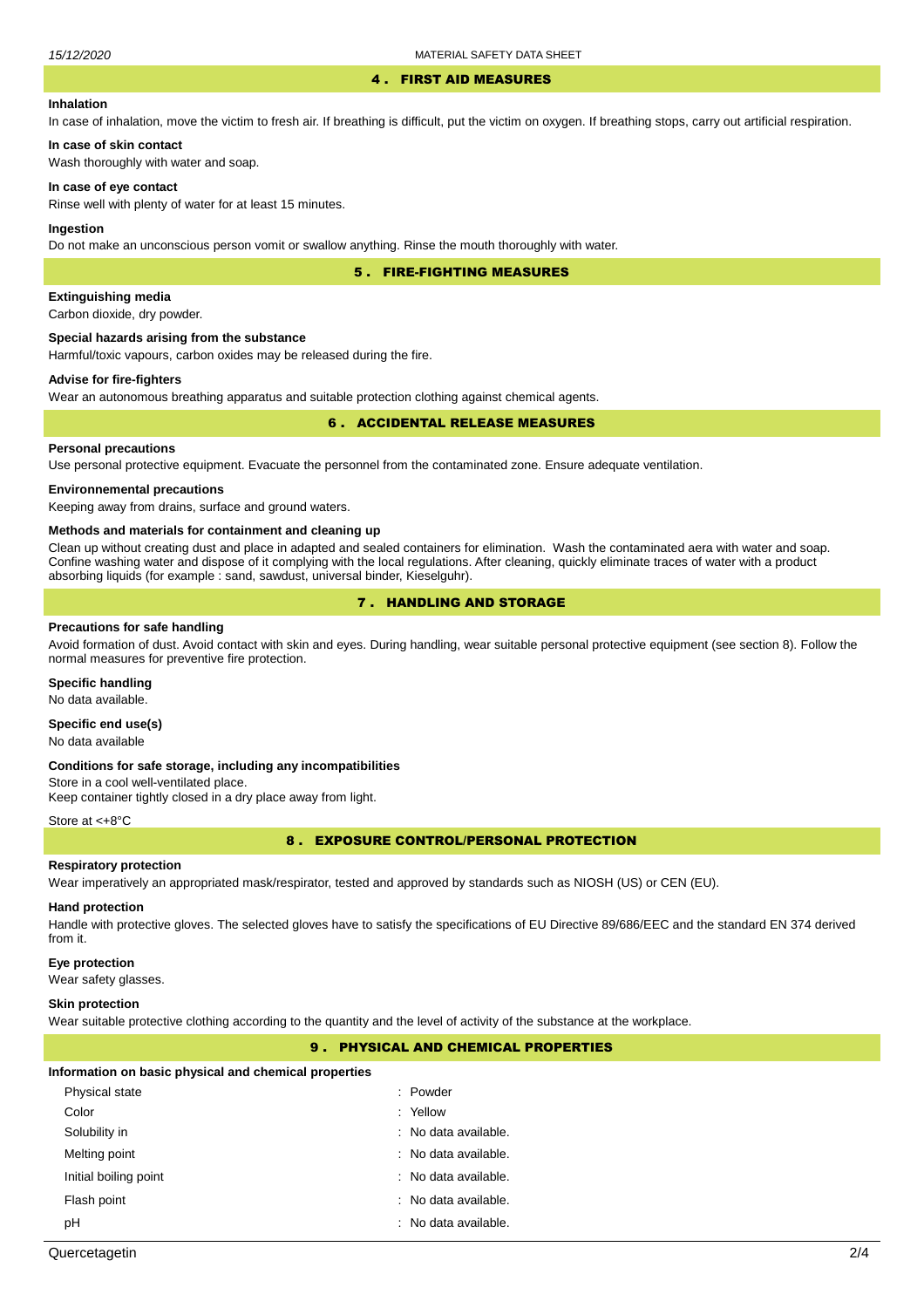| 15/12/2020 |                                        | MATERIAL SAFETY DATA SHEET |  |
|------------|----------------------------------------|----------------------------|--|
|            | Partition coefficient: n-octanol/water | No data available.         |  |
|            | Auto-ignition temperature              | : No data available.       |  |
|            | Decomposition temperature              | : No data available.       |  |

Viscosity : No data available.

# **Other information**

# No data available

10 . STABILITY AND REACTIVITY

# **Reactivity**

No data available.

# **Chemical stability**

Stable under recommanded storage conditions.

# **Possibility of hazardous reactions**

No hazardous reactions during storage and handling complying with the instructions.

**Conditions to avoid**

No data available.

### **Incompatible materials**

No data available.

# **Hazardous decomposition products**

No hazardous decomposition products if the instructions for handling and storage are respected. During high overheating of the substance or during a fire, hazardous decomposition products may be produced.

11 . TOXICOLOGICAL INFORMATION

#### **Acute oral toxicity**

No data available.

### **Acute dermal toxicity**

No data available.

### **Acute inhalation toxicity**

No data available.

# **Skin Corrosion**

No data available.

#### **Skin Irritation**

No data available.

# **Serious Eye Damage**

No data available.

# **Eye Irritation**

No data available.

# **Respiratory Sensitisation**

No data available.

#### **Skin Sensitisation**

No data available.

## **Germ Cell Mutagenicity**

No data available.

# **Carcinogenictiy**

No data available.

# **Reproductive Toxicity**

No data available.

# **Specific Target Organ Toxicity - Single Exposure**

No data available.

# **Specific Target Organ Toxicity - Repeated Exposure**

No data available.

# **Aspiration Hazard**

No data available.